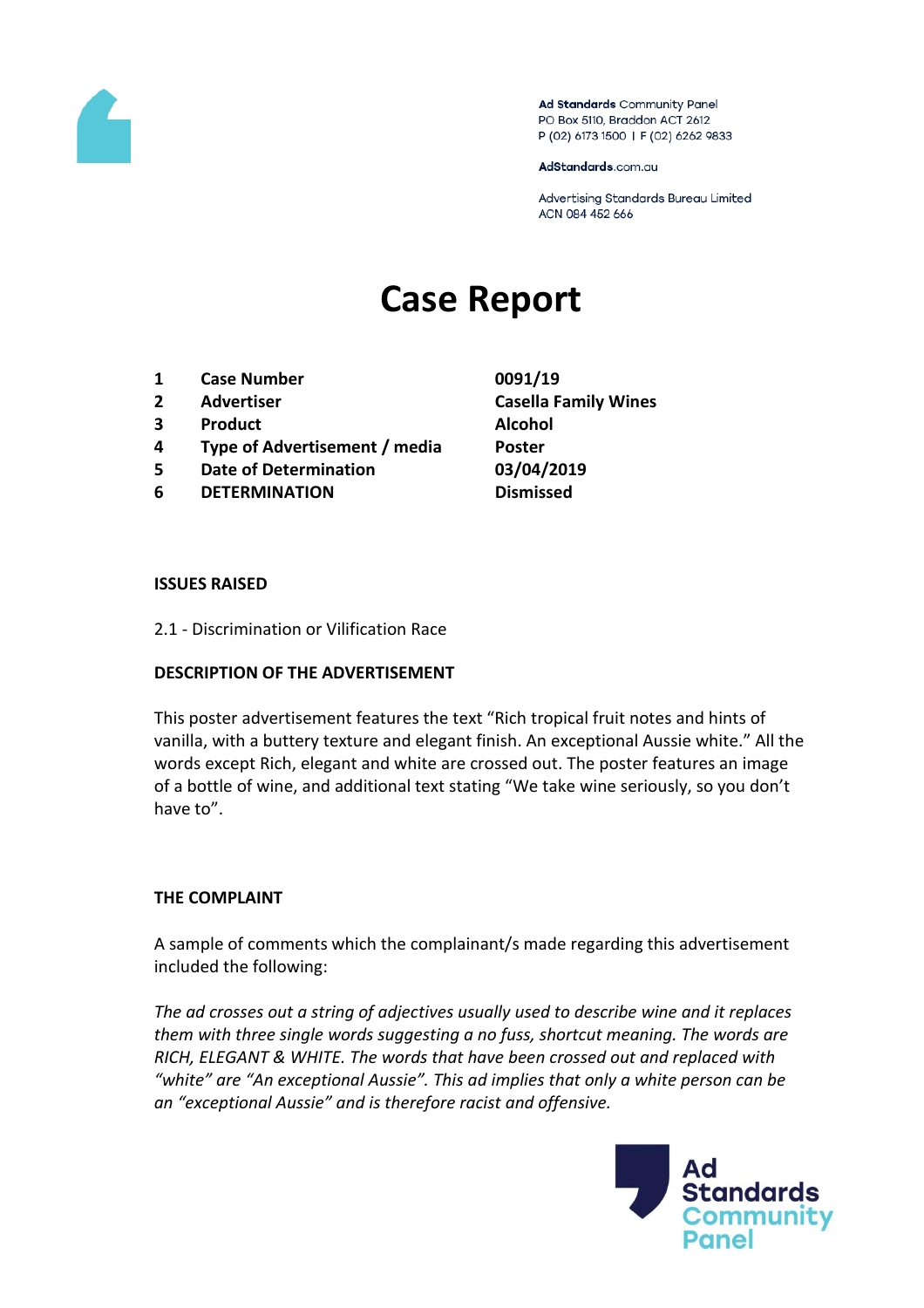

*"Rich, Elegant, White." Do I need to say any more? This is clearly racist advertising.*

# **THE ADVERTISER'S RESPONSE**

Comments which the advertiser made in response to the complainant/s regarding this advertisement include the following:

*- The positioning of [yellow tail] has always been as an inclusive brand and our brand communication strategy is to appeal to, and engage with, a broad audience.*

*- The idea behind this campaign platform is 'We take wine seriously, so you don't have to', with the creative idea to simplify the wine category for consumers. The OOH campaign aims to use simple language and descriptors to explain the wine varietal by eliminating the wine jargon and complexity often associated with the category.*

*- This advertisement describes the wine profile of our [yellow tail] Chardonnay. The descriptors used "rich" & "elegant" relate to how our winemakers best describe the style of our Chardonnay wine – and "white" refers to the Chardonnay being a white wine, which is also reinforced by the image of the Chardonnay bottle. To note that "Rich", "Elegant" and "White" are all widely used wine descriptors.*

*- This creative is part of a series of white and red wines creatives that aim to simplify wine language and therefore help consumers to easily choose between the different styles of red and white wines available with the use of 2 main wine descriptors that best characterises the different wine styles.*

*- It was not intended to cause offence and as soon as the marketing team were made aware of the complaints and that the ad had been misinterpreted, the decision was made to remove the ad. We are now reviewing all of the campaign creative executions in light of these complaints.*

*- To note that this creative has been submitted and approved by ABAC (Alcohol Beverages Advertising Code) on 18 September 2018.*

*Below you will find the course of actions that has been taken in relation to this creative:*

*- We received a comment on Social Media on 26/02/19, we then realised that the Chardonnay creative could be misinterpreted in isolation of the other varietal ads.*

*- We crafted a response to the consumer. The response reads as follows: Thank you for reaching out regarding our current advertising campaign. We're sorry if it has caused offence as that was not our intention. As a brand with a light hearted personality, we aim to remove the complexity around wine by making it easy for people to understand. Our intention with this ad is to demonstrate that [yellow tail] avoids wine*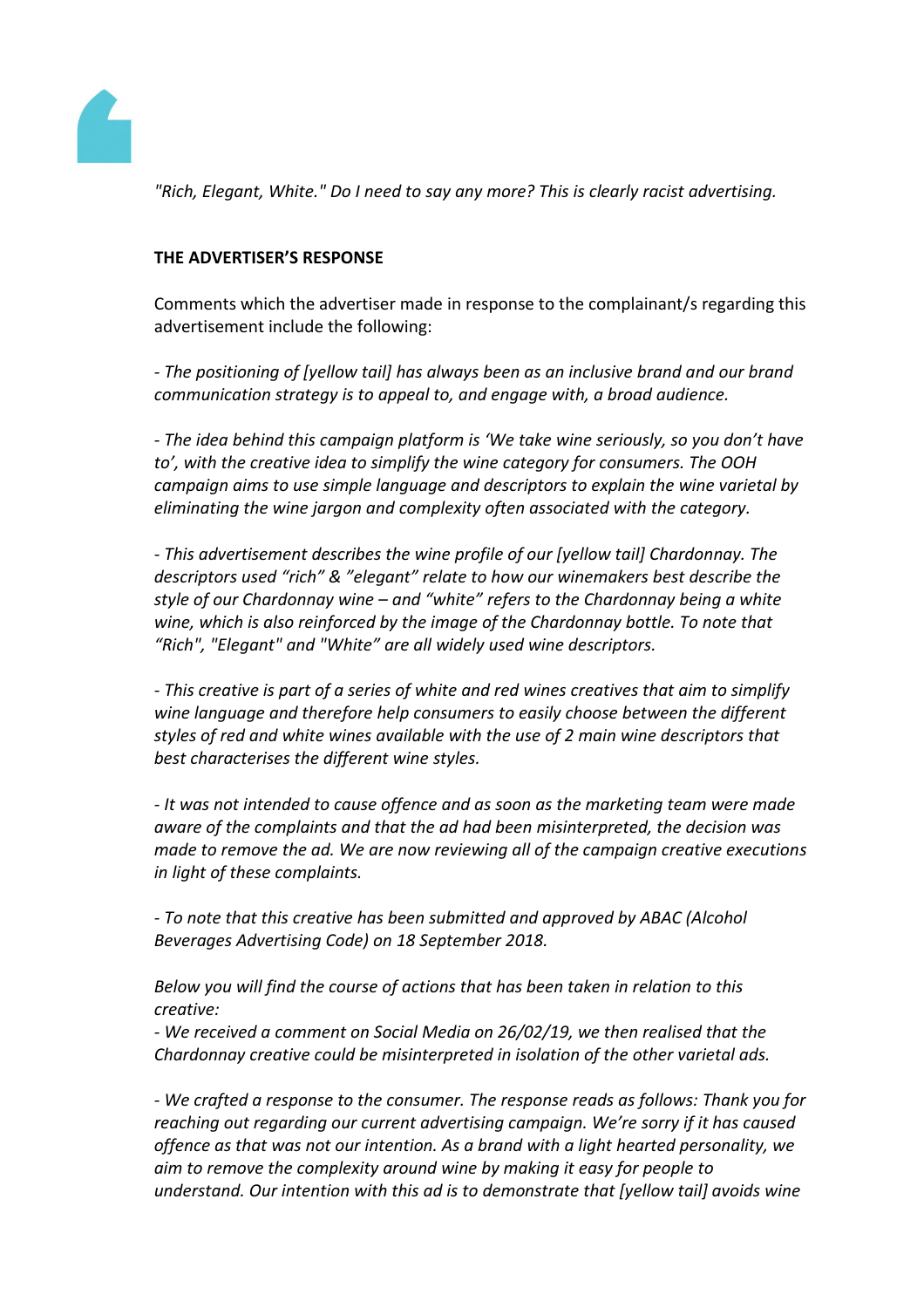

*jargon and instead uses simple language to describe what's in the bottle. In this instance we have highlighted 'rich' and 'elegant' as they are key words our winemakers use to describe [yellow tail] Chardonnay. We now understand that when read in isolation, the combination of these three words could be interpreted differently. We have taken this feedback on board and will review the advertising creative for future campaigns.*

*- The same day, on 26/2/19, we decided to change the copy of the creative to avoid any misinterpretation in the future.*

*- The same day again, on 26/2/19, we started to enquire with our Media Agency the feasibility to pull the Chardonnay ads. We confirmed on 19/3/19 that all the Chardonnay ads for our next Out of Home burst – include all static and digital Chardonnay creatives, will be pulled and replaced with other varietals creative.*

# **THE DETERMINATION**

The Ad Standards Community Panel (the Panel) considered whether this advertisement breaches Section 2 of the AANA Code of Ethics (the Code).

The Panel noted the complainants' concerns that the advertisement is racist.

The Panel viewed the advertisement and noted the advertiser's response.

The Panel noted that this poster advertisement features various text, all of which has been crossed out except the words "Rich elegant white" and a picture of a bottle of Casella Chardonnay.

The Panel considered whether the advertisement complied with Section 2.1 of the Code which requires that 'advertisements shall not portray or depict material in a way which discriminates against or vilifies a person or section of the community on account of race, ethnicity, nationality, gender, age, sexual preference, religion, disability, mental illness or political belief.'

The Panel noted the complainants' concerns that the advertisement implies that only Caucasians can be an exceptional Aussie, and that only Caucasians can be rich or elegant.

The Panel noted the Practice Note to Section 2.1 provides the following definitions:

"Discrimination – unfair or less favourable treatment.

Vilification – humiliates, intimidates, incites hatred, contempt or ridicule."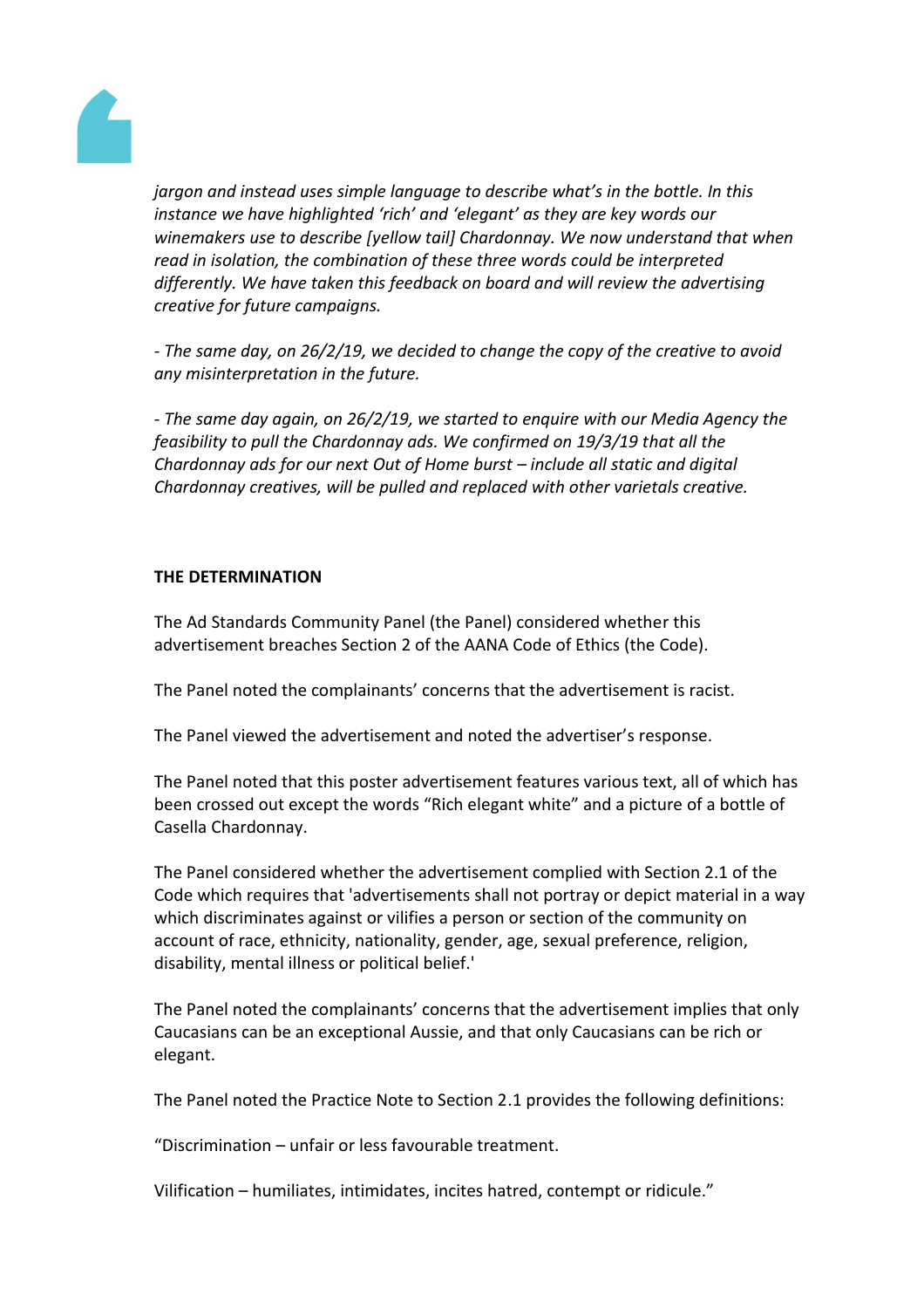

The Panel noted the advertiser's response that the aim of the poster was to simplify the wine category for consumers by using simple language to explain the wine varietal, and that "rich and elegant" are the descriptors used by their winemakers for that particular product.

The Panel accepted the advertiser's response that rich and elegant are widely used wine descriptors. The Panel noted that the execution of the poster could be interpreted as referring to Caucasians, however considered that most members of the community would understand the advertisement to be in reference to wine, given the crossed-out words, picture of a wine bottle and the brand name displayed.

The Panel considered that the large words were a reference to the wine and the crossed out words were to demonstrate that not a lot of fancy words are needed to describe this wine, just three, and that this is the clear message of the advertisement.

The Panel noted the advertiser's response that use of this particular poster will be discontinued in further campaigns. The Panel noted that the advertiser provided three other posters which made up the entire campaign. The Panel noted that it can only consider the content of the advertisement under complaint, however noted that references in the poster were less suggestive when viewed in combination with the rest of the series.

The Panel considered that the advertisement did not portray or depict material in a way which discriminates against or vilifies a person or section of the community on account of race and determined that the advertisement did not breach Section 2.1 of the Code

Finding that the advertisement did not breach any other section of the Code the Panel dismissed the complaints.

## **INDEPENDENT REVIEWER'S RECOMMENDATION**

#### **THE DETERMINATION ON REVIEW**